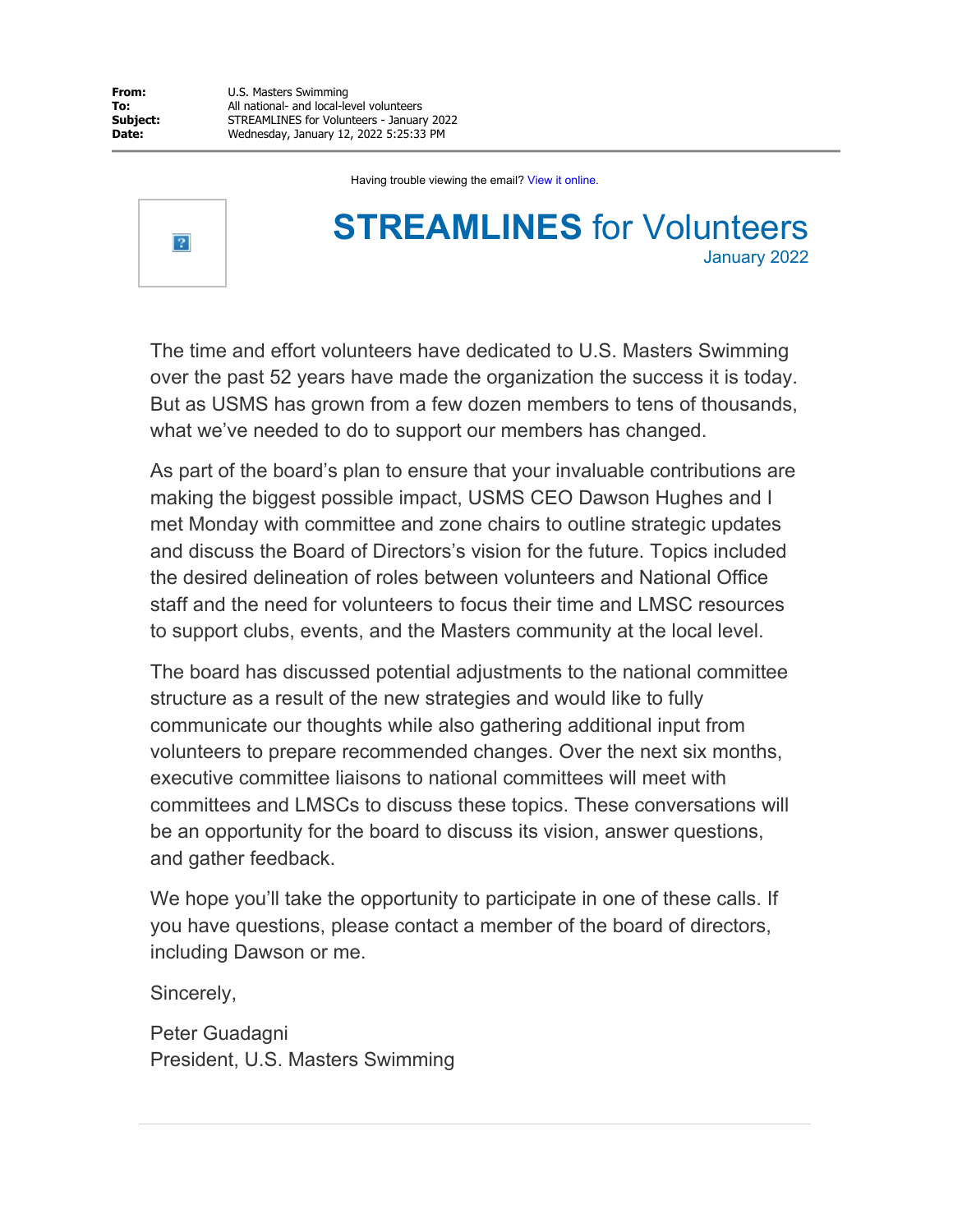## Educational Webinar Opportunities



# **[Education](https://www.usms.org/sitecore%20modules/Web/EXM/RedirectUrlPage.aspx?ec_eq=jV6MU0RfsaYo2Mn1etm%2bBaaRq2mVTPxydlbYKl6qSA04n7L1iHi90rf%2fJAueziH99JokoEIe0o9jpE5hvkLh0aEZuOtOMGxkQWyAm6zd1XhtVJ2x%2fYgLoMwR6puBUmB2XfDd1A5c4eePXZIVhFkBFmmk7ORZYEpmTPXzLZX6pBdaUoWawcte3xBCZ0KJMLyd1nDfgiVGj621lggESQEsIdtVaX%2fJUpV6DYAcAN10vaqPT1tHsennjYbneQzJrNfoMHSTBSLDNQHIfmokd%2fWz70BhVNWk57qzP1HetyiSK0FEQpaXGR3JehDdczRzmTJwFhZrxNrQsXH%2fE9hlBP9r0DmvuCFCdnsPMslvj7PEif6%2bw%2fdQU65XfUxJz0siJd8n)**

Each [session](https://www.usms.org/sitecore%20modules/Web/EXM/RedirectUrlPage.aspx?ec_eq=jV6MU0RfsaYo2Mn1etm%2bBaaRq2mVTPxydlbYKl6qSA04n7L1iHi90rf%2fJAueziH99JokoEIe0o9jpE5hvkLh0aEZuOtOMGxkQWyAm6zd1XhtVJ2x%2fYgLoMwR6puBUmB2XfDd1A5c4eePXZIVhFkBFmmk7ORZYEpmTPXzLZX6pBdaUoWawcte3xBCZ0KJMLyd1nDfgiVGj621lggESQEsIdtVaX%2fJUpV6DYAcAN10vaqPT1tHsennjYbneQzJrNfoMHSTBSLDNQHIfmokd%2fWz70BhVNWk57qzP1HetyiSK0FEQpaXGR3JehDdczRzmTJwFhZrxNrQsXH%2fE9hlBP9r0DmvuCFCdnsPMslvj7PEif6%2bw%2fdQU65XfUxJz0siJd8n) will be hosted by [subject-matter](https://www.usms.org/sitecore%20modules/Web/EXM/RedirectUrlPage.aspx?ec_eq=jV6MU0RfsaYo2Mn1etm%2bBaaRq2mVTPxydlbYKl6qSA04n7L1iHi90rf%2fJAueziH99JokoEIe0o9jpE5hvkLh0aEZuOtOMGxkQWyAm6zd1XhtVJ2x%2fYgLoMwR6puBUmB2XfDd1A5c4eePXZIVhFkBFmmk7ORZYEpmTPXzLZX6pBdaUoWawcte3xBCZ0KJMLyd1nDfgiVGj621lggESQEsIdtVaX%2fJUpV6DYAcAN10vaqPT1tHsennjYbneQzJrNfoMHSTBSLDNQHIfmokd%2fWz70BhVNWk57qzP1HetyiSK0FEQpaXGR3JehDdczRzmTJwFhZrxNrQsXH%2fE9hlBP9r0DmvuCFCdnsPMslvj7PEif6%2bw%2fdQU65XfUxJz0siJd8n) experts on a specific topic. The [schedule](https://www.usms.org/sitecore%20modules/Web/EXM/RedirectUrlPage.aspx?ec_eq=jV6MU0RfsaYo2Mn1etm%2bBaaRq2mVTPxydlbYKl6qSA04n7L1iHi90rf%2fJAueziH99JokoEIe0o9jpE5hvkLh0aEZuOtOMGxkQWyAm6zd1XhtVJ2x%2fYgLoMwR6puBUmB2XfDd1A5c4eePXZIVhFkBFmmk7ORZYEpmTPXzLZX6pBdaUoWawcte3xBCZ0KJMLyd1nDfgiVGj621lggESQEsIdtVaX%2fJUpV6DYAcAN10vaqPT1tHsennjYbneQzJrNfoMHSTBSLDNQHIfmokd%2fWz70BhVNWk57qzP1HetyiSK0FEQpaXGR3JehDdczRzmTJwFhZrxNrQsXH%2fE9hlBP9r0DmvuCFCdnsPMslvj7PEif6%2bw%2fdQU65XfUxJz0siJd8n) and pace are driven by BOD and USMS [priorities.](https://www.usms.org/sitecore%20modules/Web/EXM/RedirectUrlPage.aspx?ec_eq=jV6MU0RfsaYo2Mn1etm%2bBaaRq2mVTPxydlbYKl6qSA04n7L1iHi90rf%2fJAueziH99JokoEIe0o9jpE5hvkLh0aEZuOtOMGxkQWyAm6zd1XhtVJ2x%2fYgLoMwR6puBUmB2XfDd1A5c4eePXZIVhFkBFmmk7ORZYEpmTPXzLZX6pBdaUoWawcte3xBCZ0KJMLyd1nDfgiVGj621lggESQEsIdtVaX%2fJUpV6DYAcAN10vaqPT1tHsennjYbneQzJrNfoMHSTBSLDNQHIfmokd%2fWz70BhVNWk57qzP1HetyiSK0FEQpaXGR3JehDdczRzmTJwFhZrxNrQsXH%2fE9hlBP9r0DmvuCFCdnsPMslvj7PEif6%2bw%2fdQU65XfUxJz0siJd8n) **[Community](https://www.usms.org/sitecore%20modules/Web/EXM/RedirectUrlPage.aspx?ec_eq=oL0BrKkFBxrrcHNm1zOIHpBuBeNnZkxH1GI%2f%2fh3hMVgIgLPY54zXGtDo8DvOyPmrbe2cwoXHHMqqD0%2b8wou9DEq%2bAtxF7ePncnRoukiDovI4ug2a8Kr%2f9KjehJOtOyOrSKl7lHyf2wkUUQMo0qJF8kyUjK3GczCxcyOWcj9zj0ugibakD5UBsCcxof7HnuFlpL6jSIKMTawjHi8s3zjBFGBRRLIcC4kubTgQesqqGUtnvjvyJM4cYeN7LgkSQCfXwb%2fve9%2bQq0TnsIKu98q0U4ZqvqLqin6cH%2fTg0gXR6ZwVMRvM5DFXPy%2blo7cWYQn%2b489MnTqeHjuDVyrFJ3I7ZvSPjyhuKoWe%2f3M6LgRIoCaaJoRTD%2f6wImHT6p8Opl0h)** 

These sessions are [coordinated](https://www.usms.org/sitecore%20modules/Web/EXM/RedirectUrlPage.aspx?ec_eq=oL0BrKkFBxrrcHNm1zOIHpBuBeNnZkxH1GI%2f%2fh3hMVgIgLPY54zXGtDo8DvOyPmrbe2cwoXHHMqqD0%2b8wou9DEq%2bAtxF7ePncnRoukiDovI4ug2a8Kr%2f9KjehJOtOyOrSKl7lHyf2wkUUQMo0qJF8kyUjK3GczCxcyOWcj9zj0ugibakD5UBsCcxof7HnuFlpL6jSIKMTawjHi8s3zjBFGBRRLIcC4kubTgQesqqGUtnvjvyJM4cYeN7LgkSQCfXwb%2fve9%2bQq0TnsIKu98q0U4ZqvqLqin6cH%2fTg0gXR6ZwVMRvM5DFXPy%2blo7cWYQn%2b489MnTqeHjuDVyrFJ3I7ZvSPjyhuKoWe%2f3M6LgRIoCaaJoRTD%2f6wImHT6p8Opl0h) by relevant national [committees,](https://www.usms.org/sitecore%20modules/Web/EXM/RedirectUrlPage.aspx?ec_eq=oL0BrKkFBxrrcHNm1zOIHpBuBeNnZkxH1GI%2f%2fh3hMVgIgLPY54zXGtDo8DvOyPmrbe2cwoXHHMqqD0%2b8wou9DEq%2bAtxF7ePncnRoukiDovI4ug2a8Kr%2f9KjehJOtOyOrSKl7lHyf2wkUUQMo0qJF8kyUjK3GczCxcyOWcj9zj0ugibakD5UBsCcxof7HnuFlpL6jSIKMTawjHi8s3zjBFGBRRLIcC4kubTgQesqqGUtnvjvyJM4cYeN7LgkSQCfXwb%2fve9%2bQq0TnsIKu98q0U4ZqvqLqin6cH%2fTg0gXR6ZwVMRvM5DFXPy%2blo7cWYQn%2b489MnTqeHjuDVyrFJ3I7ZvSPjyhuKoWe%2f3M6LgRIoCaaJoRTD%2f6wImHT6p8Opl0h) hosted by [experts,](https://www.usms.org/sitecore%20modules/Web/EXM/RedirectUrlPage.aspx?ec_eq=oL0BrKkFBxrrcHNm1zOIHpBuBeNnZkxH1GI%2f%2fh3hMVgIgLPY54zXGtDo8DvOyPmrbe2cwoXHHMqqD0%2b8wou9DEq%2bAtxF7ePncnRoukiDovI4ug2a8Kr%2f9KjehJOtOyOrSKl7lHyf2wkUUQMo0qJF8kyUjK3GczCxcyOWcj9zj0ugibakD5UBsCcxof7HnuFlpL6jSIKMTawjHi8s3zjBFGBRRLIcC4kubTgQesqqGUtnvjvyJM4cYeN7LgkSQCfXwb%2fve9%2bQq0TnsIKu98q0U4ZqvqLqin6cH%2fTg0gXR6ZwVMRvM5DFXPy%2blo7cWYQn%2b489MnTqeHjuDVyrFJ3I7ZvSPjyhuKoWe%2f3M6LgRIoCaaJoRTD%2f6wImHT6p8Opl0h) and focused toward a specific group of [volunteers.](https://www.usms.org/sitecore%20modules/Web/EXM/RedirectUrlPage.aspx?ec_eq=oL0BrKkFBxrrcHNm1zOIHpBuBeNnZkxH1GI%2f%2fh3hMVgIgLPY54zXGtDo8DvOyPmrbe2cwoXHHMqqD0%2b8wou9DEq%2bAtxF7ePncnRoukiDovI4ug2a8Kr%2f9KjehJOtOyOrSKl7lHyf2wkUUQMo0qJF8kyUjK3GczCxcyOWcj9zj0ugibakD5UBsCcxof7HnuFlpL6jSIKMTawjHi8s3zjBFGBRRLIcC4kubTgQesqqGUtnvjvyJM4cYeN7LgkSQCfXwb%2fve9%2bQq0TnsIKu98q0U4ZqvqLqin6cH%2fTg0gXR6ZwVMRvM5DFXPy%2blo7cWYQn%2b489MnTqeHjuDVyrFJ3I7ZvSPjyhuKoWe%2f3M6LgRIoCaaJoRTD%2f6wImHT6p8Opl0h)

Feb. 8 - [Volunteer](https://www.usms.org/sitecore%20modules/Web/EXM/RedirectUrlPage.aspx?ec_eq=vFoKkMixZIigSOjEOruxHV1WFNgr1gCfdQObqOfc9dZYrF8C0UbEnhqR9bRD6KRAqocIUZ3Ket9yzI9%2fW0S4bvugS%2fzQbFzC5ZiKqJtrITeM8DQx8AlVioYN3POZJ1QG4wWY2aieIXTkzFRz7x8BKeY8Au0aEJRGcYRW1YFUh0VY40KihUO2Lv4w0iIurCqVn%2fScsc%2b1msBQX%2bgM8ShD4TDdnYH1M2vwY4Lghr6oeGuYwwtz0aW%2fsl2NQJ9W%2fy9wMzXcYK69e5NPRx6c7UqfujMMFYiiy%2fZI7J0Q5j2xMbPLGmo5u4HJ0Iof1j0dTHc3cbBufo1i7Ug6Lo9hGCQMvXM3OAYGfz5XCzT%2bCv%2fpwxY6iwBfQKtPmaHwWIvuZRq3) Working [Calendar](https://www.usms.org/sitecore%20modules/Web/EXM/RedirectUrlPage.aspx?ec_eq=vFoKkMixZIigSOjEOruxHV1WFNgr1gCfdQObqOfc9dZYrF8C0UbEnhqR9bRD6KRAqocIUZ3Ket9yzI9%2fW0S4bvugS%2fzQbFzC5ZiKqJtrITeM8DQx8AlVioYN3POZJ1QG4wWY2aieIXTkzFRz7x8BKeY8Au0aEJRGcYRW1YFUh0VY40KihUO2Lv4w0iIurCqVn%2fScsc%2b1msBQX%2bgM8ShD4TDdnYH1M2vwY4Lghr6oeGuYwwtz0aW%2fsl2NQJ9W%2fy9wMzXcYK69e5NPRx6c7UqfujMMFYiiy%2fZI7J0Q5j2xMbPLGmo5u4HJ0Iof1j0dTHc3cbBufo1i7Ug6Lo9hGCQMvXM3OAYGfz5XCzT%2bCv%2fpwxY6iwBfQKtPmaHwWIvuZRq3)

Jan. 20 - Coaches [Community](https://www.usms.org/sitecore%20modules/Web/EXM/RedirectUrlPage.aspx?ec_eq=zoFNCo6uLmE9yYOC5Us4BTQNHq4Eb69TlnFRSJLXIbFnVeneYu%2btqxa3cfaxdn%2bRfqQxuz%2bML0BAy0un0BTeuMMfLnwtgoGRLZqscgXD50LAh1krgLDRrtqXgsmLRsBi1wRudVhZ6JCB6%2bQouhsQ4z%2buaCnpNy2pzkrtuoIJDJhVxo2EYHESOrTSAzi04DcC4TDJidgORLtCnOegUNbQmzTr%2f0ht0gT4n33F86NuT6dvwFjkMtNTZ1%2bXf6YJjapZvMSe9l2ZNzXM24btd%2f3%2bmsvlVQAIdR2HIYZ%2bAHW%2fYisRdpKtmPK1RhiIPsLzmO35Fw63eZUvD90j6%2b7vTYZk1DLMG%2bYai358iCn6c9FQoPBTvBV81f7WUs3yZHCmJo3L)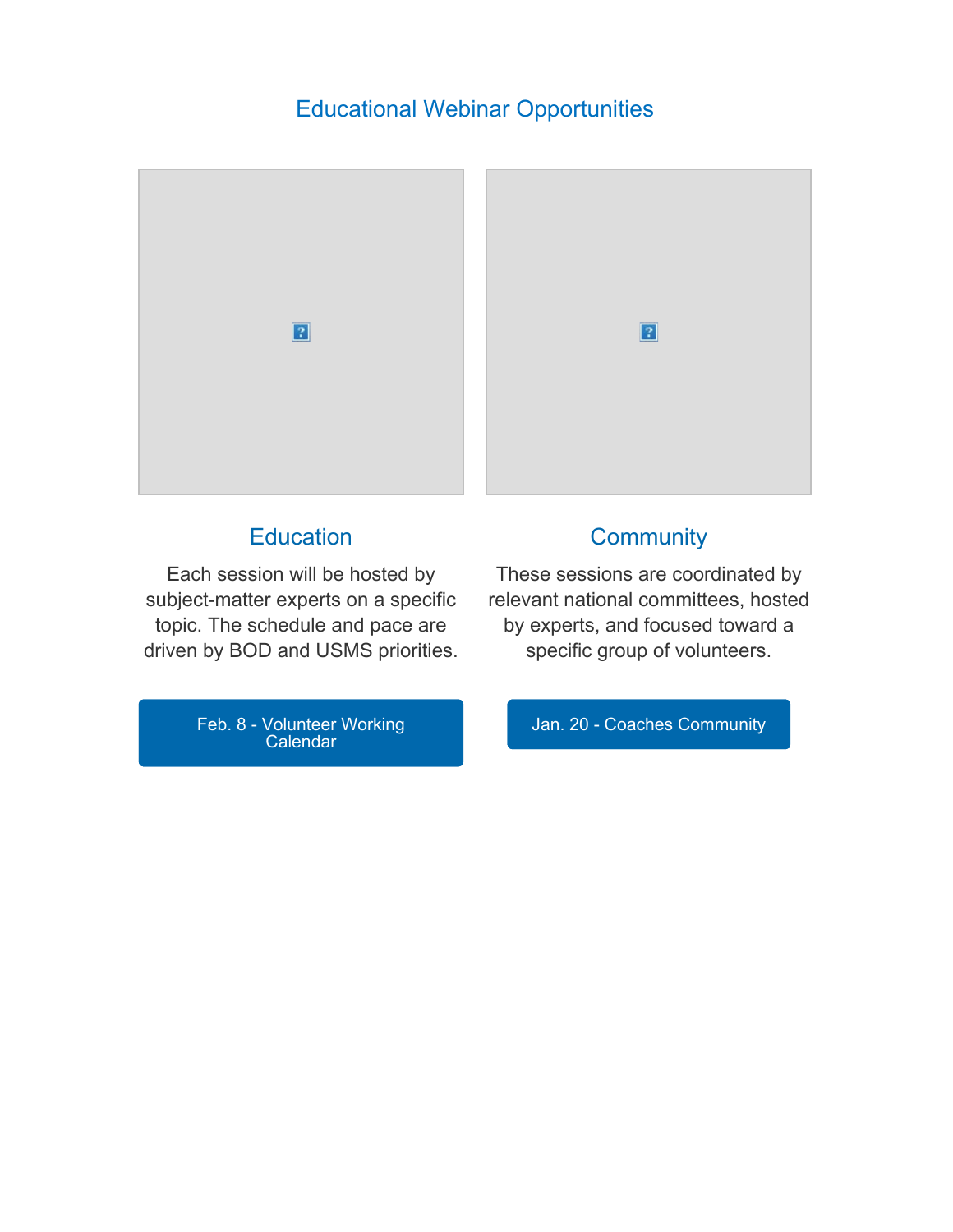

### [Peer-to-Peer](https://www.usms.org/sitecore%20modules/Web/EXM/RedirectUrlPage.aspx?ec_eq=olR6%2fd0q4j0h%2bG12ceRj8xgDP%2fIZY0%2fIIM8zs%2foQ1K%2buAcNwunZAAeqGxDo4dkXRBz9LeuO6Q%2b%2fe0KjeViUcarPGWTCsM195u1xdb5S9nxlkeCnpLrg9MX1I4QRxmIhLEoWB6LaWVi1otJAxM%2fBbhEv%2bA8Ch%2fL2vAAph2IuI6HpN%2fPbYLIFohFmyXDIGOh6r%2blOL9S7gYEJ%2byZTHJBkH3UMuYIHN3ogYybd20PBmyL0yDQzg4lkXlosHrzXYC5MHYT5jvFs6Y9koIRfBUnWoF2sBkOYfAJmM785dahd1yMAJzLbp2yUsmyf%2fk1aGNNPFtRdC3iKiBjqEyaiVSNSXaBqO0jsCkG8JKEMqhNRs%2fKpbsryC0ClfVWG4ifwuYK0g)

Hosted by the LMSC [Development](https://www.usms.org/sitecore%20modules/Web/EXM/RedirectUrlPage.aspx?ec_eq=olR6%2fd0q4j0h%2bG12ceRj8xgDP%2fIZY0%2fIIM8zs%2foQ1K%2buAcNwunZAAeqGxDo4dkXRBz9LeuO6Q%2b%2fe0KjeViUcarPGWTCsM195u1xdb5S9nxlkeCnpLrg9MX1I4QRxmIhLEoWB6LaWVi1otJAxM%2fBbhEv%2bA8Ch%2fL2vAAph2IuI6HpN%2fPbYLIFohFmyXDIGOh6r%2blOL9S7gYEJ%2byZTHJBkH3UMuYIHN3ogYybd20PBmyL0yDQzg4lkXlosHrzXYC5MHYT5jvFs6Y9koIRfBUnWoF2sBkOYfAJmM785dahd1yMAJzLbp2yUsmyf%2fk1aGNNPFtRdC3iKiBjqEyaiVSNSXaBqO0jsCkG8JKEMqhNRs%2fKpbsryC0ClfVWG4ifwuYK0g) [Committee](https://www.usms.org/sitecore%20modules/Web/EXM/RedirectUrlPage.aspx?ec_eq=olR6%2fd0q4j0h%2bG12ceRj8xgDP%2fIZY0%2fIIM8zs%2foQ1K%2buAcNwunZAAeqGxDo4dkXRBz9LeuO6Q%2b%2fe0KjeViUcarPGWTCsM195u1xdb5S9nxlkeCnpLrg9MX1I4QRxmIhLEoWB6LaWVi1otJAxM%2fBbhEv%2bA8Ch%2fL2vAAph2IuI6HpN%2fPbYLIFohFmyXDIGOh6r%2blOL9S7gYEJ%2byZTHJBkH3UMuYIHN3ogYybd20PBmyL0yDQzg4lkXlosHrzXYC5MHYT5jvFs6Y9koIRfBUnWoF2sBkOYfAJmM785dahd1yMAJzLbp2yUsmyf%2fk1aGNNPFtRdC3iKiBjqEyaiVSNSXaBqO0jsCkG8JKEMqhNRs%2fKpbsryC0ClfVWG4ifwuYK0g) or another national [committee](https://www.usms.org/sitecore%20modules/Web/EXM/RedirectUrlPage.aspx?ec_eq=olR6%2fd0q4j0h%2bG12ceRj8xgDP%2fIZY0%2fIIM8zs%2foQ1K%2buAcNwunZAAeqGxDo4dkXRBz9LeuO6Q%2b%2fe0KjeViUcarPGWTCsM195u1xdb5S9nxlkeCnpLrg9MX1I4QRxmIhLEoWB6LaWVi1otJAxM%2fBbhEv%2bA8Ch%2fL2vAAph2IuI6HpN%2fPbYLIFohFmyXDIGOh6r%2blOL9S7gYEJ%2byZTHJBkH3UMuYIHN3ogYybd20PBmyL0yDQzg4lkXlosHrzXYC5MHYT5jvFs6Y9koIRfBUnWoF2sBkOYfAJmM785dahd1yMAJzLbp2yUsmyf%2fk1aGNNPFtRdC3iKiBjqEyaiVSNSXaBqO0jsCkG8JKEMqhNRs%2fKpbsryC0ClfVWG4ifwuYK0g) for a specific LMSC role, these are focused on [establishing](https://www.usms.org/sitecore%20modules/Web/EXM/RedirectUrlPage.aspx?ec_eq=olR6%2fd0q4j0h%2bG12ceRj8xgDP%2fIZY0%2fIIM8zs%2foQ1K%2buAcNwunZAAeqGxDo4dkXRBz9LeuO6Q%2b%2fe0KjeViUcarPGWTCsM195u1xdb5S9nxlkeCnpLrg9MX1I4QRxmIhLEoWB6LaWVi1otJAxM%2fBbhEv%2bA8Ch%2fL2vAAph2IuI6HpN%2fPbYLIFohFmyXDIGOh6r%2blOL9S7gYEJ%2byZTHJBkH3UMuYIHN3ogYybd20PBmyL0yDQzg4lkXlosHrzXYC5MHYT5jvFs6Y9koIRfBUnWoF2sBkOYfAJmM785dahd1yMAJzLbp2yUsmyf%2fk1aGNNPFtRdC3iKiBjqEyaiVSNSXaBqO0jsCkG8JKEMqhNRs%2fKpbsryC0ClfVWG4ifwuYK0g) and growing mentoring [relationships.](https://www.usms.org/sitecore%20modules/Web/EXM/RedirectUrlPage.aspx?ec_eq=olR6%2fd0q4j0h%2bG12ceRj8xgDP%2fIZY0%2fIIM8zs%2foQ1K%2buAcNwunZAAeqGxDo4dkXRBz9LeuO6Q%2b%2fe0KjeViUcarPGWTCsM195u1xdb5S9nxlkeCnpLrg9MX1I4QRxmIhLEoWB6LaWVi1otJAxM%2fBbhEv%2bA8Ch%2fL2vAAph2IuI6HpN%2fPbYLIFohFmyXDIGOh6r%2blOL9S7gYEJ%2byZTHJBkH3UMuYIHN3ogYybd20PBmyL0yDQzg4lkXlosHrzXYC5MHYT5jvFs6Y9koIRfBUnWoF2sBkOYfAJmM785dahd1yMAJzLbp2yUsmyf%2fk1aGNNPFtRdC3iKiBjqEyaiVSNSXaBqO0jsCkG8JKEMqhNRs%2fKpbsryC0ClfVWG4ifwuYK0g)

## LMSC [Update](https://www.usms.org/sitecore%20modules/Web/EXM/RedirectUrlPage.aspx?ec_eq=mHdSYgnBExhFKXDFmjoSREXbuUlMaUiYOk18T4TET61nBUGJZ5dQAKYQwRGQ3HIcbc1PZtApaEXcQ9h8qlOJ%2b2jDSxAvIW0Dg%2br%2fFyjBYmQeot0KByrB%2fP3ERdypBwmZERZCZXcIZmzqObphSzsv5r854CkoD1xFP%2fr%2bpZHs6IP1SwtYSe6WGk4T%2fcCLYLtsMJFqeaD7ps44JzHxABdf8h6piKVZV%2bScnjXPfL4kLOJK2rfShnrr9dvVHTqzTuYO5WBHqqLDg%2beolZZl8bVVga%2bwfFLmkPs4B6EnYsAjG42%2f9Kv7%2bZE4EgneAWvGDjm72cyZleR6thhz%2fbWNyR7pbZj6Pmi%2fW0mErBV5WyiSSQ3vog%2bieFDqy%2fy6fdAP1%2fzm)

Hosted by the LMSC [Development](https://www.usms.org/sitecore%20modules/Web/EXM/RedirectUrlPage.aspx?ec_eq=mHdSYgnBExhFKXDFmjoSREXbuUlMaUiYOk18T4TET61nBUGJZ5dQAKYQwRGQ3HIcbc1PZtApaEXcQ9h8qlOJ%2b2jDSxAvIW0Dg%2br%2fFyjBYmQeot0KByrB%2fP3ERdypBwmZERZCZXcIZmzqObphSzsv5r854CkoD1xFP%2fr%2bpZHs6IP1SwtYSe6WGk4T%2fcCLYLtsMJFqeaD7ps44JzHxABdf8h6piKVZV%2bScnjXPfL4kLOJK2rfShnrr9dvVHTqzTuYO5WBHqqLDg%2beolZZl8bVVga%2bwfFLmkPs4B6EnYsAjG42%2f9Kv7%2bZE4EgneAWvGDjm72cyZleR6thhz%2fbWNyR7pbZj6Pmi%2fW0mErBV5WyiSSQ3vog%2bieFDqy%2fy6fdAP1%2fzm) [Committee](https://www.usms.org/sitecore%20modules/Web/EXM/RedirectUrlPage.aspx?ec_eq=mHdSYgnBExhFKXDFmjoSREXbuUlMaUiYOk18T4TET61nBUGJZ5dQAKYQwRGQ3HIcbc1PZtApaEXcQ9h8qlOJ%2b2jDSxAvIW0Dg%2br%2fFyjBYmQeot0KByrB%2fP3ERdypBwmZERZCZXcIZmzqObphSzsv5r854CkoD1xFP%2fr%2bpZHs6IP1SwtYSe6WGk4T%2fcCLYLtsMJFqeaD7ps44JzHxABdf8h6piKVZV%2bScnjXPfL4kLOJK2rfShnrr9dvVHTqzTuYO5WBHqqLDg%2beolZZl8bVVga%2bwfFLmkPs4B6EnYsAjG42%2f9Kv7%2bZE4EgneAWvGDjm72cyZleR6thhz%2fbWNyR7pbZj6Pmi%2fW0mErBV5WyiSSQ3vog%2bieFDqy%2fy6fdAP1%2fzm) to review webinars, these [webinars](https://www.usms.org/sitecore%20modules/Web/EXM/RedirectUrlPage.aspx?ec_eq=mHdSYgnBExhFKXDFmjoSREXbuUlMaUiYOk18T4TET61nBUGJZ5dQAKYQwRGQ3HIcbc1PZtApaEXcQ9h8qlOJ%2b2jDSxAvIW0Dg%2br%2fFyjBYmQeot0KByrB%2fP3ERdypBwmZERZCZXcIZmzqObphSzsv5r854CkoD1xFP%2fr%2bpZHs6IP1SwtYSe6WGk4T%2fcCLYLtsMJFqeaD7ps44JzHxABdf8h6piKVZV%2bScnjXPfL4kLOJK2rfShnrr9dvVHTqzTuYO5WBHqqLDg%2beolZZl8bVVga%2bwfFLmkPs4B6EnYsAjG42%2f9Kv7%2bZE4EgneAWvGDjm72cyZleR6thhz%2fbWNyR7pbZj6Pmi%2fW0mErBV5WyiSSQ3vog%2bieFDqy%2fy6fdAP1%2fzm) cover how to sign up for a national [committee](https://www.usms.org/sitecore%20modules/Web/EXM/RedirectUrlPage.aspx?ec_eq=mHdSYgnBExhFKXDFmjoSREXbuUlMaUiYOk18T4TET61nBUGJZ5dQAKYQwRGQ3HIcbc1PZtApaEXcQ9h8qlOJ%2b2jDSxAvIW0Dg%2br%2fFyjBYmQeot0KByrB%2fP3ERdypBwmZERZCZXcIZmzqObphSzsv5r854CkoD1xFP%2fr%2bpZHs6IP1SwtYSe6WGk4T%2fcCLYLtsMJFqeaD7ps44JzHxABdf8h6piKVZV%2bScnjXPfL4kLOJK2rfShnrr9dvVHTqzTuYO5WBHqqLDg%2beolZZl8bVVga%2bwfFLmkPs4B6EnYsAjG42%2f9Kv7%2bZE4EgneAWvGDjm72cyZleR6thhz%2fbWNyR7pbZj6Pmi%2fW0mErBV5WyiSSQ3vog%2bieFDqy%2fy6fdAP1%2fzm) meeting and highlight info for LMSC [volunteers.](https://www.usms.org/sitecore%20modules/Web/EXM/RedirectUrlPage.aspx?ec_eq=mHdSYgnBExhFKXDFmjoSREXbuUlMaUiYOk18T4TET61nBUGJZ5dQAKYQwRGQ3HIcbc1PZtApaEXcQ9h8qlOJ%2b2jDSxAvIW0Dg%2br%2fFyjBYmQeot0KByrB%2fP3ERdypBwmZERZCZXcIZmzqObphSzsv5r854CkoD1xFP%2fr%2bpZHs6IP1SwtYSe6WGk4T%2fcCLYLtsMJFqeaD7ps44JzHxABdf8h6piKVZV%2bScnjXPfL4kLOJK2rfShnrr9dvVHTqzTuYO5WBHqqLDg%2beolZZl8bVVga%2bwfFLmkPs4B6EnYsAjG42%2f9Kv7%2bZE4EgneAWvGDjm72cyZleR6thhz%2fbWNyR7pbZj6Pmi%2fW0mErBV5WyiSSQ3vog%2bieFDqy%2fy6fdAP1%2fzm)

Feb. 3 - Event [Hosting](https://www.usms.org/sitecore%20modules/Web/EXM/RedirectUrlPage.aspx?ec_eq=v%2fEixl9Gl0o9ss2cnT6W4uytK4ilkCLSyGhZQzHTRRzQ6zAikkksHwfaP5UB6QcsE%2fQWK5uqrU9RDAx%2bzjCRFCKnW7p%2fQAk87yCtjUoTg7Wrp9tJXb9d4d93G%2fFTWxeAHUA%2b9RCNxklUuUmAXPjpQVYvOuN12vNAp7H1jDV9fJ5GUc47PUQYQJG%2bwrZYs31iwKGRYASNYQeGQ%2f%2f45f3wU%2fo7M0RtVXYkAjnJfrvEM1eUaWt4Y70rWTG4uFyAX6MVIcTyEKxt9mTO7%2bemKweKkaktCcCXL4vhYbphN0LgkIf23VDDfRcRs0OzpnCkrmUUE4pMS24gOgfSyVNn74HoUkxTvORcy8YjeQKYLYke%2bh9bcwYh31gPLb4BKmhTfaUr)

Jan. 13 - Great Ideas from [LMSCs](https://www.usms.org/sitecore%20modules/Web/EXM/RedirectUrlPage.aspx?ec_eq=gy6VJdVgj2%2feX%2fuFoxkWJs7wEj7Uuwr9tcSzs0RRO708zTv9u1CbFlZsOzXE%2fRmUubBJqADLqwUgd6tNuefrzx05in3LjR5H12DRV%2fHJpGfieEzaX%2ftrVRiGL%2flygUGaz%2fOi0tnFOV9mhxT%2fKg3b8btdwT7qyg5WBFkmzQd4ilsxyFmXLvRKCydG%2fVjJjqm3ZKODfOBw12rsfp1nOZx47iIp0sUTcv%2bb233uaJvqt9CEAFgKc6u9B%2fvJ31O45v1WzIbwt6D5cHRw%2bfZANVCDkmjIZLiZFKdu3pYLEWuldC33dtUPkqlc1V6aTXAiFCzRmRBg3d18CXkrucUVrWdqjYfb86CMhhhrTnP3Ha9A23BfN67PwxGZ60KNSQLigJrP)

Volunteer Working Calendar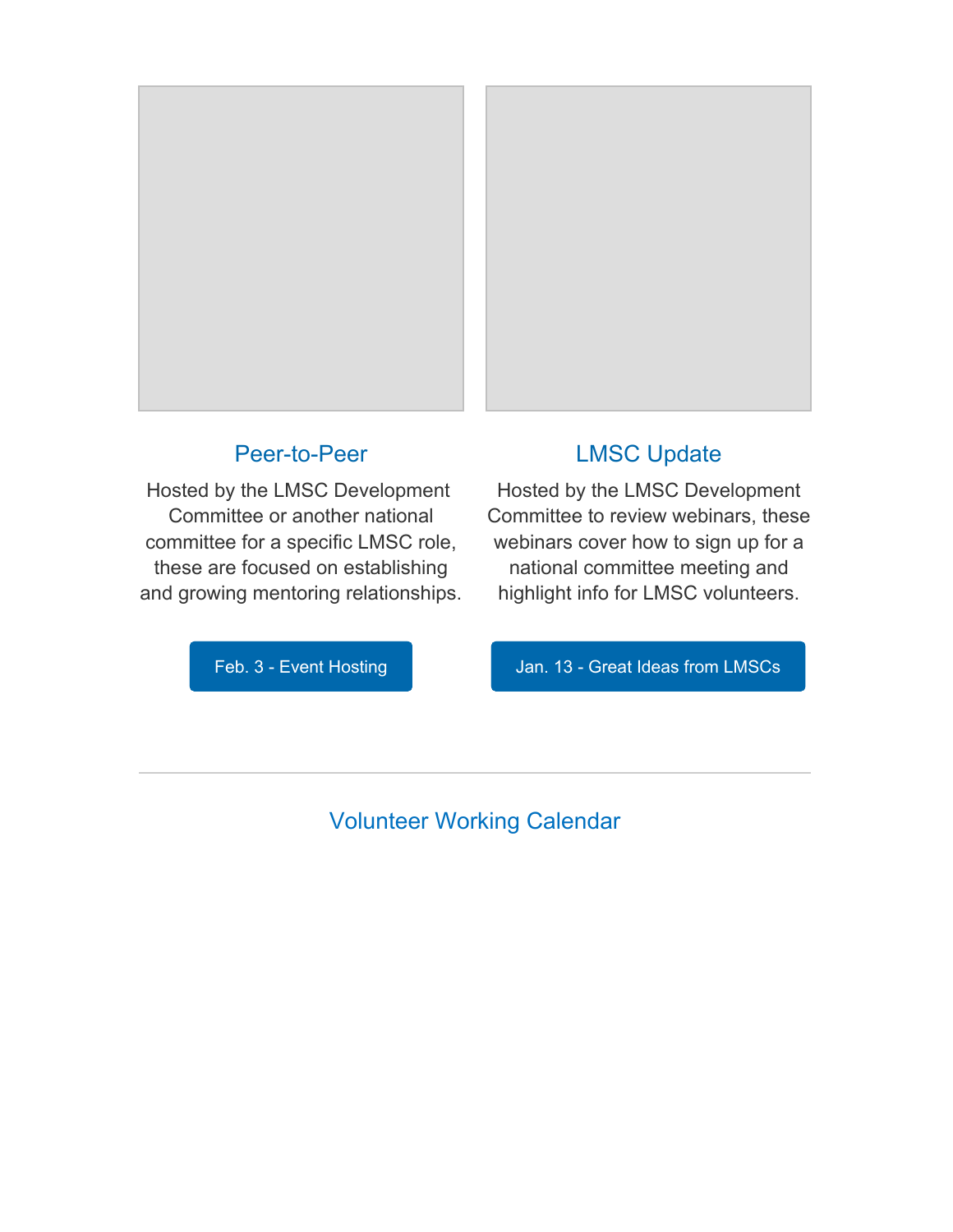

# Important [Deadlines](https://www.usms.org/sitecore%20modules/Web/EXM/RedirectUrlPage.aspx?ec_eq=%2bKzDTcqBcztS6WatzIIE%2bRuBY4MuDy9FB3lGyOE6u12%2b158broO2FrgzqtagD0L44f1EC%2b%2b2uD8uNVVYJR8e9PGTdXM14EgWlT%2fzXy0QP%2b7iFE2vbpfEU9fnWPGYJlnIsJb5c50iya8KBn%2bLy73ZMJT98CoWR2PMeDabouCMnFiThn4mv0SC2DVQ%2bwZ3Gg47Ixnfa5boR2CIaeGtghQeE0CgIirE9WKzJ%2fu%2frGS0bviRAIJaK5clowTnEfh6XyRGcAWHzxHIaJRLqJI8iADxEKlooWbiD8KnFrMdrPRBGrHpjCTsNVXjGtxzEdD7vkT2R4CZIF7cahpZN%2fI4yzBUE01FikEo%2fWfA4WPDmYUKDJY%3d)

We've put together a working [calendar](https://www.usms.org/sitecore%20modules/Web/EXM/RedirectUrlPage.aspx?ec_eq=%2bKzDTcqBcztS6WatzIIE%2bRuBY4MuDy9FB3lGyOE6u12%2b158broO2FrgzqtagD0L44f1EC%2b%2b2uD8uNVVYJR8e9PGTdXM14EgWlT%2fzXy0QP%2b7iFE2vbpfEU9fnWPGYJlnIsJb5c50iya8KBn%2bLy73ZMJT98CoWR2PMeDabouCMnFiThn4mv0SC2DVQ%2bwZ3Gg47Ixnfa5boR2CIaeGtghQeE0CgIirE9WKzJ%2fu%2frGS0bviRAIJaK5clowTnEfh6XyRGcAWHzxHIaJRLqJI8iADxEKlooWbiD8KnFrMdrPRBGrHpjCTsNVXjGtxzEdD7vkT2R4CZIF7cahpZN%2fI4yzBUE01FikEo%2fWfA4WPDmYUKDJY%3d) for our national and local volunteers to help them stay up to date with important [information](https://www.usms.org/sitecore%20modules/Web/EXM/RedirectUrlPage.aspx?ec_eq=%2bKzDTcqBcztS6WatzIIE%2bRuBY4MuDy9FB3lGyOE6u12%2b158broO2FrgzqtagD0L44f1EC%2b%2b2uD8uNVVYJR8e9PGTdXM14EgWlT%2fzXy0QP%2b7iFE2vbpfEU9fnWPGYJlnIsJb5c50iya8KBn%2bLy73ZMJT98CoWR2PMeDabouCMnFiThn4mv0SC2DVQ%2bwZ3Gg47Ixnfa5boR2CIaeGtghQeE0CgIirE9WKzJ%2fu%2frGS0bviRAIJaK5clowTnEfh6XyRGcAWHzxHIaJRLqJI8iADxEKlooWbiD8KnFrMdrPRBGrHpjCTsNVXjGtxzEdD7vkT2R4CZIF7cahpZN%2fI4yzBUE01FikEo%2fWfA4WPDmYUKDJY%3d) and dates [throughout](https://www.usms.org/sitecore%20modules/Web/EXM/RedirectUrlPage.aspx?ec_eq=%2bKzDTcqBcztS6WatzIIE%2bRuBY4MuDy9FB3lGyOE6u12%2b158broO2FrgzqtagD0L44f1EC%2b%2b2uD8uNVVYJR8e9PGTdXM14EgWlT%2fzXy0QP%2b7iFE2vbpfEU9fnWPGYJlnIsJb5c50iya8KBn%2bLy73ZMJT98CoWR2PMeDabouCMnFiThn4mv0SC2DVQ%2bwZ3Gg47Ixnfa5boR2CIaeGtghQeE0CgIirE9WKzJ%2fu%2frGS0bviRAIJaK5clowTnEfh6XyRGcAWHzxHIaJRLqJI8iADxEKlooWbiD8KnFrMdrPRBGrHpjCTsNVXjGtxzEdD7vkT2R4CZIF7cahpZN%2fI4yzBUE01FikEo%2fWfA4WPDmYUKDJY%3d) the calendar year. The working calendar will include national initiatives, important registration [information,](https://www.usms.org/sitecore%20modules/Web/EXM/RedirectUrlPage.aspx?ec_eq=%2bKzDTcqBcztS6WatzIIE%2bRuBY4MuDy9FB3lGyOE6u12%2b158broO2FrgzqtagD0L44f1EC%2b%2b2uD8uNVVYJR8e9PGTdXM14EgWlT%2fzXy0QP%2b7iFE2vbpfEU9fnWPGYJlnIsJb5c50iya8KBn%2bLy73ZMJT98CoWR2PMeDabouCMnFiThn4mv0SC2DVQ%2bwZ3Gg47Ixnfa5boR2CIaeGtghQeE0CgIirE9WKzJ%2fu%2frGS0bviRAIJaK5clowTnEfh6XyRGcAWHzxHIaJRLqJI8iADxEKlooWbiD8KnFrMdrPRBGrHpjCTsNVXjGtxzEdD7vkT2R4CZIF7cahpZN%2fI4yzBUE01FikEo%2fWfA4WPDmYUKDJY%3d) deadline reminders, [educational](https://www.usms.org/sitecore%20modules/Web/EXM/RedirectUrlPage.aspx?ec_eq=%2bKzDTcqBcztS6WatzIIE%2bRuBY4MuDy9FB3lGyOE6u12%2b158broO2FrgzqtagD0L44f1EC%2b%2b2uD8uNVVYJR8e9PGTdXM14EgWlT%2fzXy0QP%2b7iFE2vbpfEU9fnWPGYJlnIsJb5c50iya8KBn%2bLy73ZMJT98CoWR2PMeDabouCMnFiThn4mv0SC2DVQ%2bwZ3Gg47Ixnfa5boR2CIaeGtghQeE0CgIirE9WKzJ%2fu%2frGS0bviRAIJaK5clowTnEfh6XyRGcAWHzxHIaJRLqJI8iADxEKlooWbiD8KnFrMdrPRBGrHpjCTsNVXjGtxzEdD7vkT2R4CZIF7cahpZN%2fI4yzBUE01FikEo%2fWfA4WPDmYUKDJY%3d) webinars, national events, observed holidays, etc.

Events such as Relay 2022 and the annual [meeting](https://www.usms.org/sitecore%20modules/Web/EXM/RedirectUrlPage.aspx?ec_eq=%2bKzDTcqBcztS6WatzIIE%2bRuBY4MuDy9FB3lGyOE6u12%2b158broO2FrgzqtagD0L44f1EC%2b%2b2uD8uNVVYJR8e9PGTdXM14EgWlT%2fzXy0QP%2b7iFE2vbpfEU9fnWPGYJlnIsJb5c50iya8KBn%2bLy73ZMJT98CoWR2PMeDabouCMnFiThn4mv0SC2DVQ%2bwZ3Gg47Ixnfa5boR2CIaeGtghQeE0CgIirE9WKzJ%2fu%2frGS0bviRAIJaK5clowTnEfh6XyRGcAWHzxHIaJRLqJI8iADxEKlooWbiD8KnFrMdrPRBGrHpjCTsNVXjGtxzEdD7vkT2R4CZIF7cahpZN%2fI4yzBUE01FikEo%2fWfA4WPDmYUKDJY%3d) will be listed on the [volunteer](https://www.usms.org/sitecore%20modules/Web/EXM/RedirectUrlPage.aspx?ec_eq=%2bKzDTcqBcztS6WatzIIE%2bRuBY4MuDy9FB3lGyOE6u12%2b158broO2FrgzqtagD0L44f1EC%2b%2b2uD8uNVVYJR8e9PGTdXM14EgWlT%2fzXy0QP%2b7iFE2vbpfEU9fnWPGYJlnIsJb5c50iya8KBn%2bLy73ZMJT98CoWR2PMeDabouCMnFiThn4mv0SC2DVQ%2bwZ3Gg47Ixnfa5boR2CIaeGtghQeE0CgIirE9WKzJ%2fu%2frGS0bviRAIJaK5clowTnEfh6XyRGcAWHzxHIaJRLqJI8iADxEKlooWbiD8KnFrMdrPRBGrHpjCTsNVXjGtxzEdD7vkT2R4CZIF7cahpZN%2fI4yzBUE01FikEo%2fWfA4WPDmYUKDJY%3d) calendar with their event dates. These events will continue to have their own robust digital calendars built [separately](https://www.usms.org/sitecore%20modules/Web/EXM/RedirectUrlPage.aspx?ec_eq=%2bKzDTcqBcztS6WatzIIE%2bRuBY4MuDy9FB3lGyOE6u12%2b158broO2FrgzqtagD0L44f1EC%2b%2b2uD8uNVVYJR8e9PGTdXM14EgWlT%2fzXy0QP%2b7iFE2vbpfEU9fnWPGYJlnIsJb5c50iya8KBn%2bLy73ZMJT98CoWR2PMeDabouCMnFiThn4mv0SC2DVQ%2bwZ3Gg47Ixnfa5boR2CIaeGtghQeE0CgIirE9WKzJ%2fu%2frGS0bviRAIJaK5clowTnEfh6XyRGcAWHzxHIaJRLqJI8iADxEKlooWbiD8KnFrMdrPRBGrHpjCTsNVXjGtxzEdD7vkT2R4CZIF7cahpZN%2fI4yzBUE01FikEo%2fWfA4WPDmYUKDJY%3d) containing their specific [schedule](https://www.usms.org/sitecore%20modules/Web/EXM/RedirectUrlPage.aspx?ec_eq=%2bKzDTcqBcztS6WatzIIE%2bRuBY4MuDy9FB3lGyOE6u12%2b158broO2FrgzqtagD0L44f1EC%2b%2b2uD8uNVVYJR8e9PGTdXM14EgWlT%2fzXy0QP%2b7iFE2vbpfEU9fnWPGYJlnIsJb5c50iya8KBn%2bLy73ZMJT98CoWR2PMeDabouCMnFiThn4mv0SC2DVQ%2bwZ3Gg47Ixnfa5boR2CIaeGtghQeE0CgIirE9WKzJ%2fu%2frGS0bviRAIJaK5clowTnEfh6XyRGcAWHzxHIaJRLqJI8iADxEKlooWbiD8KnFrMdrPRBGrHpjCTsNVXjGtxzEdD7vkT2R4CZIF7cahpZN%2fI4yzBUE01FikEo%2fWfA4WPDmYUKDJY%3d) of events and meeting times as more details are [developed.](https://www.usms.org/sitecore%20modules/Web/EXM/RedirectUrlPage.aspx?ec_eq=%2bKzDTcqBcztS6WatzIIE%2bRuBY4MuDy9FB3lGyOE6u12%2b158broO2FrgzqtagD0L44f1EC%2b%2b2uD8uNVVYJR8e9PGTdXM14EgWlT%2fzXy0QP%2b7iFE2vbpfEU9fnWPGYJlnIsJb5c50iya8KBn%2bLy73ZMJT98CoWR2PMeDabouCMnFiThn4mv0SC2DVQ%2bwZ3Gg47Ixnfa5boR2CIaeGtghQeE0CgIirE9WKzJ%2fu%2frGS0bviRAIJaK5clowTnEfh6XyRGcAWHzxHIaJRLqJI8iADxEKlooWbiD8KnFrMdrPRBGrHpjCTsNVXjGtxzEdD7vkT2R4CZIF7cahpZN%2fI4yzBUE01FikEo%2fWfA4WPDmYUKDJY%3d)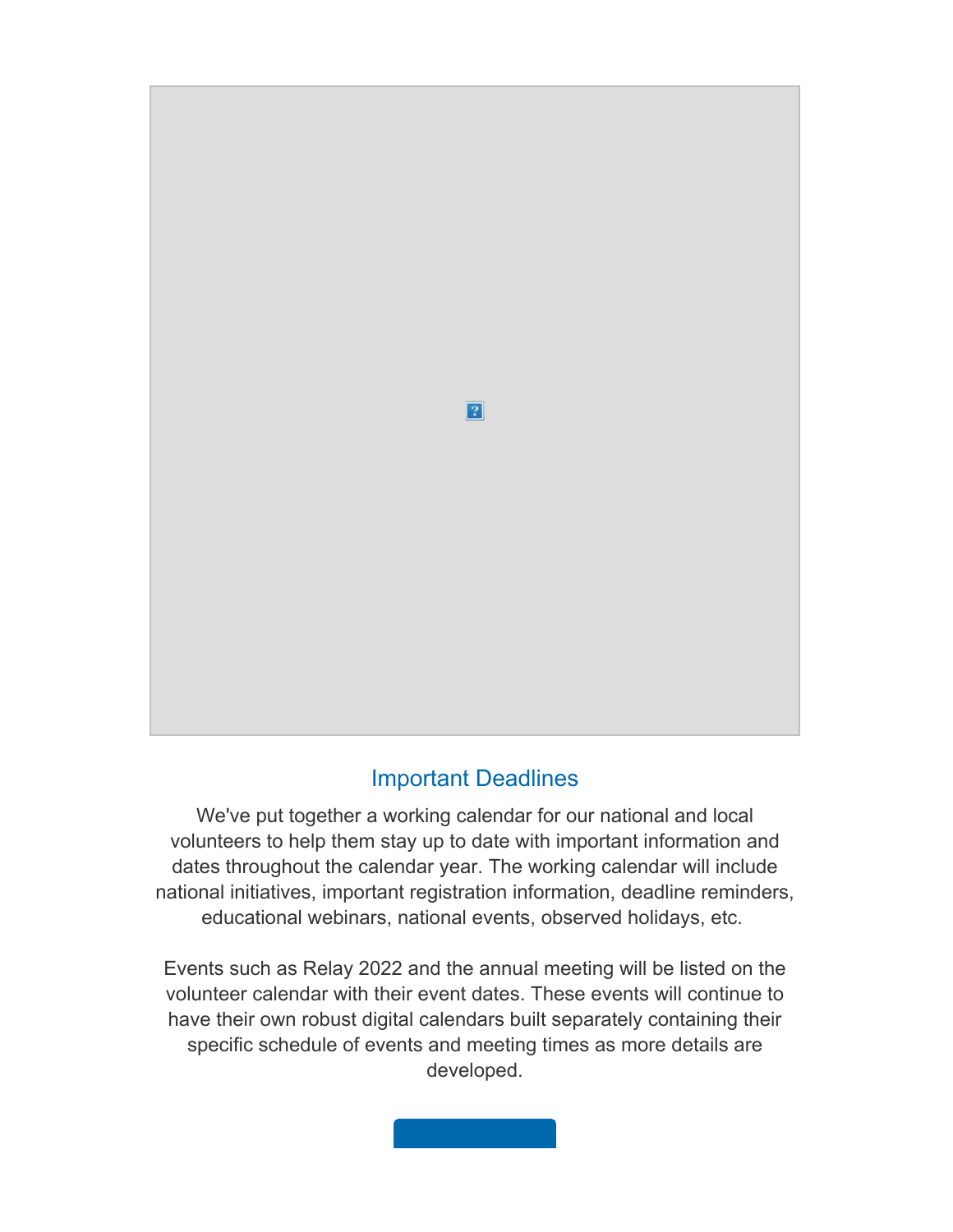# Get Ready for Relay 2022



# [Important](https://www.usms.org/sitecore%20modules/Web/EXM/RedirectUrlPage.aspx?ec_eq=yMT7zJAwHjObqjT4TGiDkTKqupj6iyHqbHAPmfuinILZXXrjiiGNjmWrtd6J5SHVP643YhZm9Zjei%2bo%2b74ih0yVjnsYNkp0gpWlGFnYx8uf9B0SLJxhEuhFqM1s4%2fmdqosTu%2bZRU9zsRBktknOgjiF%2bGwbb4BmFdlTKw%2ffjGtqDLij3pOmLjqk0kmC1R9%2fnKEod3UOdQtcnpoIZU%2bwiv%2fx7ijJDWs0wDXcDZha4MmSLcSDhWwXOrbf1mzSSB6fHq6i1Pk2RmrFKCbnDUJ47e7vvfz%2b40Otoh8mWO2xsN9lOmlAzxIm8XTDUBtpa7fubhcHqOUvJlJIZffF%2fjVUiAMh7Y8BNl5TPyCxJd5skD%2ftnaIxMifKTwYifEyymlAlKp) Details and Updates

Stay up to date on [everything](https://www.usms.org/sitecore%20modules/Web/EXM/RedirectUrlPage.aspx?ec_eq=yMT7zJAwHjObqjT4TGiDkTKqupj6iyHqbHAPmfuinILZXXrjiiGNjmWrtd6J5SHVP643YhZm9Zjei%2bo%2b74ih0yVjnsYNkp0gpWlGFnYx8uf9B0SLJxhEuhFqM1s4%2fmdqosTu%2bZRU9zsRBktknOgjiF%2bGwbb4BmFdlTKw%2ffjGtqDLij3pOmLjqk0kmC1R9%2fnKEod3UOdQtcnpoIZU%2bwiv%2fx7ijJDWs0wDXcDZha4MmSLcSDhWwXOrbf1mzSSB6fHq6i1Pk2RmrFKCbnDUJ47e7vvfz%2b40Otoh8mWO2xsN9lOmlAzxIm8XTDUBtpa7fubhcHqOUvJlJIZffF%2fjVUiAMh7Y8BNl5TPyCxJd5skD%2ftnaIxMifKTwYifEyymlAlKp) related to our in-person Relay 2022 in Denver March 4–6. Check out the tentative agenda, [important](https://www.usms.org/sitecore%20modules/Web/EXM/RedirectUrlPage.aspx?ec_eq=yMT7zJAwHjObqjT4TGiDkTKqupj6iyHqbHAPmfuinILZXXrjiiGNjmWrtd6J5SHVP643YhZm9Zjei%2bo%2b74ih0yVjnsYNkp0gpWlGFnYx8uf9B0SLJxhEuhFqM1s4%2fmdqosTu%2bZRU9zsRBktknOgjiF%2bGwbb4BmFdlTKw%2ffjGtqDLij3pOmLjqk0kmC1R9%2fnKEod3UOdQtcnpoIZU%2bwiv%2fx7ijJDWs0wDXcDZha4MmSLcSDhWwXOrbf1mzSSB6fHq6i1Pk2RmrFKCbnDUJ47e7vvfz%2b40Otoh8mWO2xsN9lOmlAzxIm8XTDUBtpa7fubhcHqOUvJlJIZffF%2fjVUiAMh7Y8BNl5TPyCxJd5skD%2ftnaIxMifKTwYifEyymlAlKp) details, [communications,](https://www.usms.org/sitecore%20modules/Web/EXM/RedirectUrlPage.aspx?ec_eq=yMT7zJAwHjObqjT4TGiDkTKqupj6iyHqbHAPmfuinILZXXrjiiGNjmWrtd6J5SHVP643YhZm9Zjei%2bo%2b74ih0yVjnsYNkp0gpWlGFnYx8uf9B0SLJxhEuhFqM1s4%2fmdqosTu%2bZRU9zsRBktknOgjiF%2bGwbb4BmFdlTKw%2ffjGtqDLij3pOmLjqk0kmC1R9%2fnKEod3UOdQtcnpoIZU%2bwiv%2fx7ijJDWs0wDXcDZha4MmSLcSDhWwXOrbf1mzSSB6fHq6i1Pk2RmrFKCbnDUJ47e7vvfz%2b40Otoh8mWO2xsN9lOmlAzxIm8XTDUBtpa7fubhcHqOUvJlJIZffF%2fjVUiAMh7Y8BNl5TPyCxJd5skD%2ftnaIxMifKTwYifEyymlAlKp) and updates to help with your LMSCs planning.

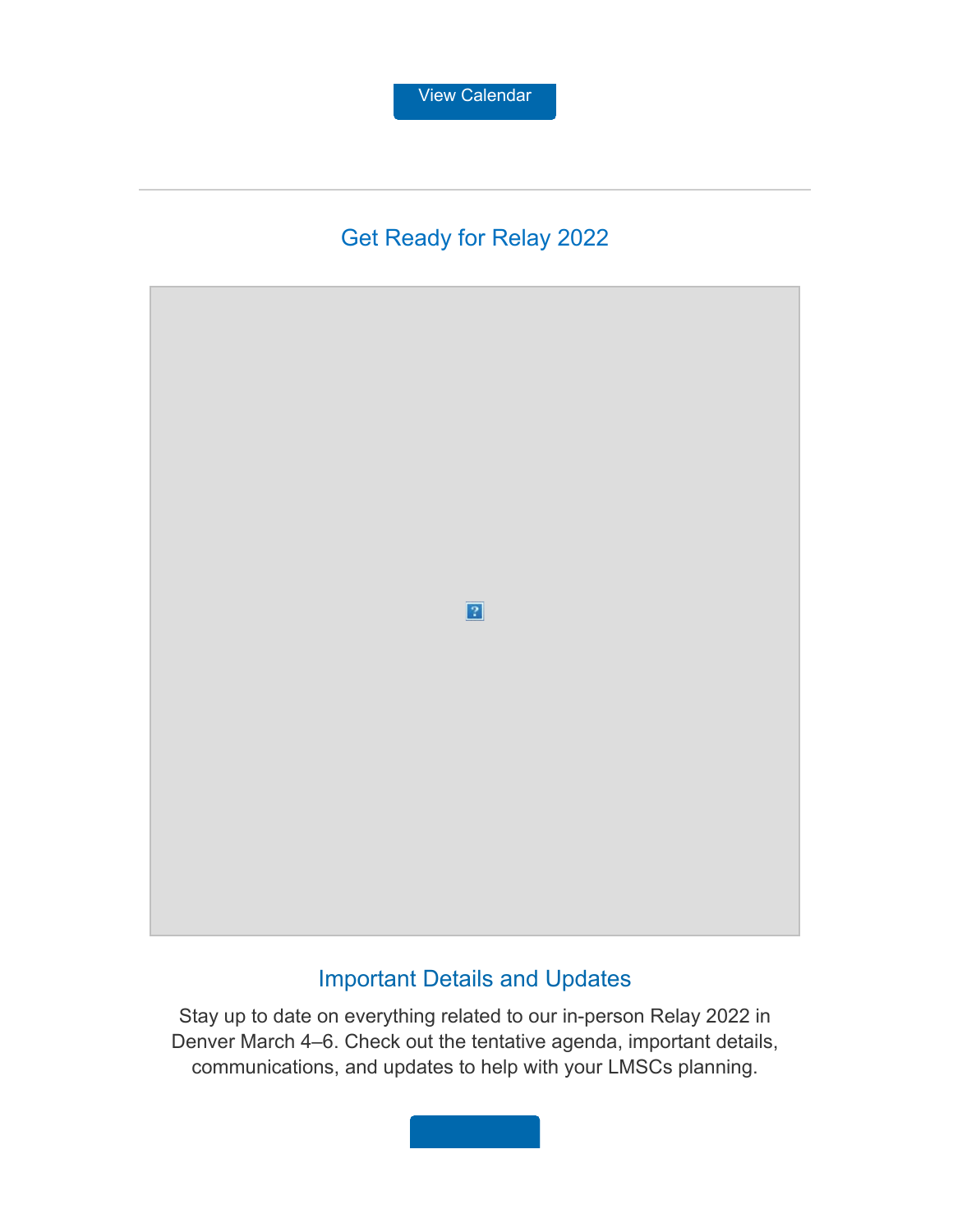



#### 2022 [USMS](https://www.usms.org/sitecore%20modules/Web/EXM/RedirectUrlPage.aspx?ec_eq=AwiRmOm6BOM71EkqPlG66L%2fCgz7dbT6Ph8eFptzgaf3IotIV9LvXYOnX0eItUnUC5C1nBycaUowPRYpm2lxk%2fWrwGsAa9v9F31ehKoNgcSJ%2bG%2bzsD%2fe%2bg%2boC7ijZmfH%2f5Y70YGOcFA3%2fmqNNfEQntXNv%2b5%2ft%2fYjG3EJQSK%2b2WJlVhkcfw86yuJqXOauxTO0zvaVnx4yPgw0jK7JwpStXFtw0P7ciVLQgP0nTNNaXbPHM4owH6S9XrpuankMhbOML2TzAelQEM8GczRgsQ7askgMbBkBz95%2b%2f%2fOviViMcU9I3U3ZqQxf7r19hEk2gRLHorU6Ji84SCP9zlOcn%2feja3tJ%2ftzz417J3VgUx3Nz2Cwbv4wgNOVcg91Qvi7MJYvVl) Rule Book

The online [version](https://www.usms.org/sitecore%20modules/Web/EXM/RedirectUrlPage.aspx?ec_eq=AwiRmOm6BOM71EkqPlG66L%2fCgz7dbT6Ph8eFptzgaf3IotIV9LvXYOnX0eItUnUC5C1nBycaUowPRYpm2lxk%2fWrwGsAa9v9F31ehKoNgcSJ%2bG%2bzsD%2fe%2bg%2boC7ijZmfH%2f5Y70YGOcFA3%2fmqNNfEQntXNv%2b5%2ft%2fYjG3EJQSK%2b2WJlVhkcfw86yuJqXOauxTO0zvaVnx4yPgw0jK7JwpStXFtw0P7ciVLQgP0nTNNaXbPHM4owH6S9XrpuankMhbOML2TzAelQEM8GczRgsQ7askgMbBkBz95%2b%2f%2fOviViMcU9I3U3ZqQxf7r19hEk2gRLHorU6Ji84SCP9zlOcn%2feja3tJ%2ftzz417J3VgUx3Nz2Cwbv4wgNOVcg91Qvi7MJYvVl) of the official USMS Code of [Regulations](https://www.usms.org/sitecore%20modules/Web/EXM/RedirectUrlPage.aspx?ec_eq=AwiRmOm6BOM71EkqPlG66L%2fCgz7dbT6Ph8eFptzgaf3IotIV9LvXYOnX0eItUnUC5C1nBycaUowPRYpm2lxk%2fWrwGsAa9v9F31ehKoNgcSJ%2bG%2bzsD%2fe%2bg%2boC7ijZmfH%2f5Y70YGOcFA3%2fmqNNfEQntXNv%2b5%2ft%2fYjG3EJQSK%2b2WJlVhkcfw86yuJqXOauxTO0zvaVnx4yPgw0jK7JwpStXFtw0P7ciVLQgP0nTNNaXbPHM4owH6S9XrpuankMhbOML2TzAelQEM8GczRgsQ7askgMbBkBz95%2b%2f%2fOviViMcU9I3U3ZqQxf7r19hEk2gRLHorU6Ji84SCP9zlOcn%2feja3tJ%2ftzz417J3VgUx3Nz2Cwbv4wgNOVcg91Qvi7MJYvVl) and Rules of [Competition](https://www.usms.org/sitecore%20modules/Web/EXM/RedirectUrlPage.aspx?ec_eq=AwiRmOm6BOM71EkqPlG66L%2fCgz7dbT6Ph8eFptzgaf3IotIV9LvXYOnX0eItUnUC5C1nBycaUowPRYpm2lxk%2fWrwGsAa9v9F31ehKoNgcSJ%2bG%2bzsD%2fe%2bg%2boC7ijZmfH%2f5Y70YGOcFA3%2fmqNNfEQntXNv%2b5%2ft%2fYjG3EJQSK%2b2WJlVhkcfw86yuJqXOauxTO0zvaVnx4yPgw0jK7JwpStXFtw0P7ciVLQgP0nTNNaXbPHM4owH6S9XrpuankMhbOML2TzAelQEM8GczRgsQ7askgMbBkBz95%2b%2f%2fOviViMcU9I3U3ZqQxf7r19hEk2gRLHorU6Ji84SCP9zlOcn%2feja3tJ%2ftzz417J3VgUx3Nz2Cwbv4wgNOVcg91Qvi7MJYvVl) is now [available](https://www.usms.org/sitecore%20modules/Web/EXM/RedirectUrlPage.aspx?ec_eq=AwiRmOm6BOM71EkqPlG66L%2fCgz7dbT6Ph8eFptzgaf3IotIV9LvXYOnX0eItUnUC5C1nBycaUowPRYpm2lxk%2fWrwGsAa9v9F31ehKoNgcSJ%2bG%2bzsD%2fe%2bg%2boC7ijZmfH%2f5Y70YGOcFA3%2fmqNNfEQntXNv%2b5%2ft%2fYjG3EJQSK%2b2WJlVhkcfw86yuJqXOauxTO0zvaVnx4yPgw0jK7JwpStXFtw0P7ciVLQgP0nTNNaXbPHM4owH6S9XrpuankMhbOML2TzAelQEM8GczRgsQ7askgMbBkBz95%2b%2f%2fOviViMcU9I3U3ZqQxf7r19hEk2gRLHorU6Ji84SCP9zlOcn%2feja3tJ%2ftzz417J3VgUx3Nz2Cwbv4wgNOVcg91Qvi7MJYvVl)

#### Leadership [Assignments](https://www.usms.org/sitecore%20modules/Web/EXM/RedirectUrlPage.aspx?ec_eq=dvi5qRQwo7VXQaAd%2fwb8FYF3NqwVV6VxssYgtx3rYgV5qV1zoeXjyNQRTSD6hJ3faAu7lNHyS3kzi1mlyk5WLAQRHHNv2UgXxFGGw45J5PNNDCyZR2U0Y4RZADjxhPeSFYOlcrJpsyZNrlk4p8JQVvP0Gd47gn6NwhyPZ7SI0nzDjc8ff1HMpL%2fFMkr9XTDQtTWVUOM5phLo8ZCo0e%2fiMkRHcQnTyREtA3GDQV2BJukhMmzOpQ2XOpc06grK%2fJU7TdDfWvf1Qw2oawSqM4AICK5HbZRz94mvWA8kOGj8a6AsLbZmN%2fBnzBGtmfYekmOpSW5oDIs5etrl1iByomtp7cg8tpzFUuxhftKtlWIB7CbSlWtlNRJvcPHw3LTbs%2bUUSf4eAiJzLu5YF1PAbqpEeg%3d%3d)

[Congratulations](https://www.usms.org/sitecore%20modules/Web/EXM/RedirectUrlPage.aspx?ec_eq=dvi5qRQwo7VXQaAd%2fwb8FYF3NqwVV6VxssYgtx3rYgV5qV1zoeXjyNQRTSD6hJ3faAu7lNHyS3kzi1mlyk5WLAQRHHNv2UgXxFGGw45J5PNNDCyZR2U0Y4RZADjxhPeSFYOlcrJpsyZNrlk4p8JQVvP0Gd47gn6NwhyPZ7SI0nzDjc8ff1HMpL%2fFMkr9XTDQtTWVUOM5phLo8ZCo0e%2fiMkRHcQnTyREtA3GDQV2BJukhMmzOpQ2XOpc06grK%2fJU7TdDfWvf1Qw2oawSqM4AICK5HbZRz94mvWA8kOGj8a6AsLbZmN%2fBnzBGtmfYekmOpSW5oDIs5etrl1iByomtp7cg8tpzFUuxhftKtlWIB7CbSlWtlNRJvcPHw3LTbs%2bUUSf4eAiJzLu5YF1PAbqpEeg%3d%3d) to the 2022 [committee](https://www.usms.org/sitecore%20modules/Web/EXM/RedirectUrlPage.aspx?ec_eq=dvi5qRQwo7VXQaAd%2fwb8FYF3NqwVV6VxssYgtx3rYgV5qV1zoeXjyNQRTSD6hJ3faAu7lNHyS3kzi1mlyk5WLAQRHHNv2UgXxFGGw45J5PNNDCyZR2U0Y4RZADjxhPeSFYOlcrJpsyZNrlk4p8JQVvP0Gd47gn6NwhyPZ7SI0nzDjc8ff1HMpL%2fFMkr9XTDQtTWVUOM5phLo8ZCo0e%2fiMkRHcQnTyREtA3GDQV2BJukhMmzOpQ2XOpc06grK%2fJU7TdDfWvf1Qw2oawSqM4AICK5HbZRz94mvWA8kOGj8a6AsLbZmN%2fBnzBGtmfYekmOpSW5oDIs5etrl1iByomtp7cg8tpzFUuxhftKtlWIB7CbSlWtlNRJvcPHw3LTbs%2bUUSf4eAiJzLu5YF1PAbqpEeg%3d%3d) leaders and their [members,](https://www.usms.org/sitecore%20modules/Web/EXM/RedirectUrlPage.aspx?ec_eq=dvi5qRQwo7VXQaAd%2fwb8FYF3NqwVV6VxssYgtx3rYgV5qV1zoeXjyNQRTSD6hJ3faAu7lNHyS3kzi1mlyk5WLAQRHHNv2UgXxFGGw45J5PNNDCyZR2U0Y4RZADjxhPeSFYOlcrJpsyZNrlk4p8JQVvP0Gd47gn6NwhyPZ7SI0nzDjc8ff1HMpL%2fFMkr9XTDQtTWVUOM5phLo8ZCo0e%2fiMkRHcQnTyREtA3GDQV2BJukhMmzOpQ2XOpc06grK%2fJU7TdDfWvf1Qw2oawSqM4AICK5HbZRz94mvWA8kOGj8a6AsLbZmN%2fBnzBGtmfYekmOpSW5oDIs5etrl1iByomtp7cg8tpzFUuxhftKtlWIB7CbSlWtlNRJvcPHw3LTbs%2bUUSf4eAiJzLu5YF1PAbqpEeg%3d%3d) zone chairs, and special [appointments](https://www.usms.org/sitecore%20modules/Web/EXM/RedirectUrlPage.aspx?ec_eq=dvi5qRQwo7VXQaAd%2fwb8FYF3NqwVV6VxssYgtx3rYgV5qV1zoeXjyNQRTSD6hJ3faAu7lNHyS3kzi1mlyk5WLAQRHHNv2UgXxFGGw45J5PNNDCyZR2U0Y4RZADjxhPeSFYOlcrJpsyZNrlk4p8JQVvP0Gd47gn6NwhyPZ7SI0nzDjc8ff1HMpL%2fFMkr9XTDQtTWVUOM5phLo8ZCo0e%2fiMkRHcQnTyREtA3GDQV2BJukhMmzOpQ2XOpc06grK%2fJU7TdDfWvf1Qw2oawSqM4AICK5HbZRz94mvWA8kOGj8a6AsLbZmN%2fBnzBGtmfYekmOpSW5oDIs5etrl1iByomtp7cg8tpzFUuxhftKtlWIB7CbSlWtlNRJvcPHw3LTbs%2bUUSf4eAiJzLu5YF1PAbqpEeg%3d%3d)



# Volunteer Spotlight: Phil Dodson

As a longtime member of the Illinois LMSC (also called the Illinois Masters Swimming Association) board, Phil Dodson has helped put in place a number of successful programs that benefitted members: the funding of scholarships for coaches to attend coach certification clinics, club grants since 2016, and a meet social added on to his LMSC's annual competition.

Here's how Dodson, also a member of U.S. Masters Swimming's Finance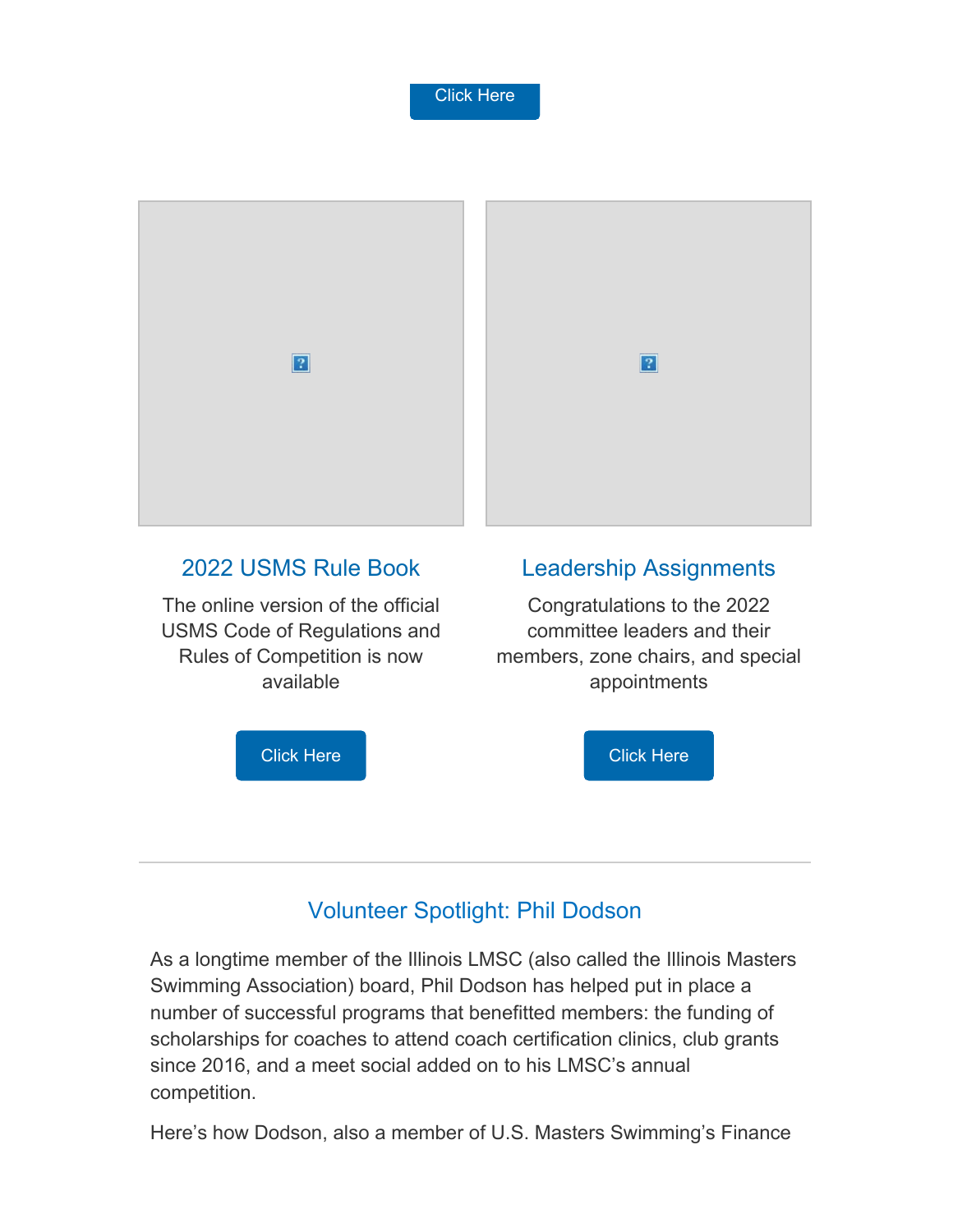and Investment Committees, made those programs successful.

**SWIMMER:** How did you come up with the idea of the meet social?

**Phil Dodson:** The meet runs Friday through Sunday and averages around 550 participants. The committee came up with the idea to sponsor a Saturday social event for our participants. I had attended more than 10 YMCA Masters Championships, which include a big Saturday social event, so I knew how well these socials are appreciated by participants and strongly encouraged the idea. I was also the LMSC treasurer, so I knew we had the financial resources, and acquired board approval to pay for the social. It is an easy event to plan, and we stick to the following formula: Offer a combination of vegetarian and meat hors d'oeuvre platters with people responsible for their own drinks. We typically have more than 200 participants. ILMSA has done this state meet social every year since 2014, except when canceled due to COVID restrictions.

**SWIMMER:** How did you secure grant funding for coaches and clubs?

**Dodson:** As ILMSA treasurer, I recommended and got board approval to rebate clubs \$1 per member in 2015, 2016, and 2019. For 2021, it was \$4 per member plus more if hardships. I was a USMS board member 2010– 2015 when coach clinics were developed in response to our 2011 revised strategic plan, which emphasized the importance of clubs and coaches. As such, I was a strong advocate for funding coaching clinics for our LMSC members. As treasurer, I recommended and got board approval to subsidize the clinic fees for our members beginning with the very first USMS clinic offered in Illinois. Our subsidy typically covers the majority of the cost, leaving a token fee for the member to "have some skin in the game" (e.g., for a \$150 fee, Illinois pays \$125). I also strongly encouraged and found funding to send several of our more engaged coaches to the National Coaches Conference in 2018.

When COVID hit in 2020 and shut down basically everything, again as treasurer I recommended and got board approval to rebate our clubs \$5 per member. When USMS offered a matching club grant program, we increased our rebate to \$6 per member, in line with the USMS matching grant offer and revised our qualifications to match the USMS requirements. ILMSA distributed over \$16,000 in club grants, of which ILMSA and USMS shared the costs 50-50.

**SWIMMER:** How can other LMSCs do similar things to encourage